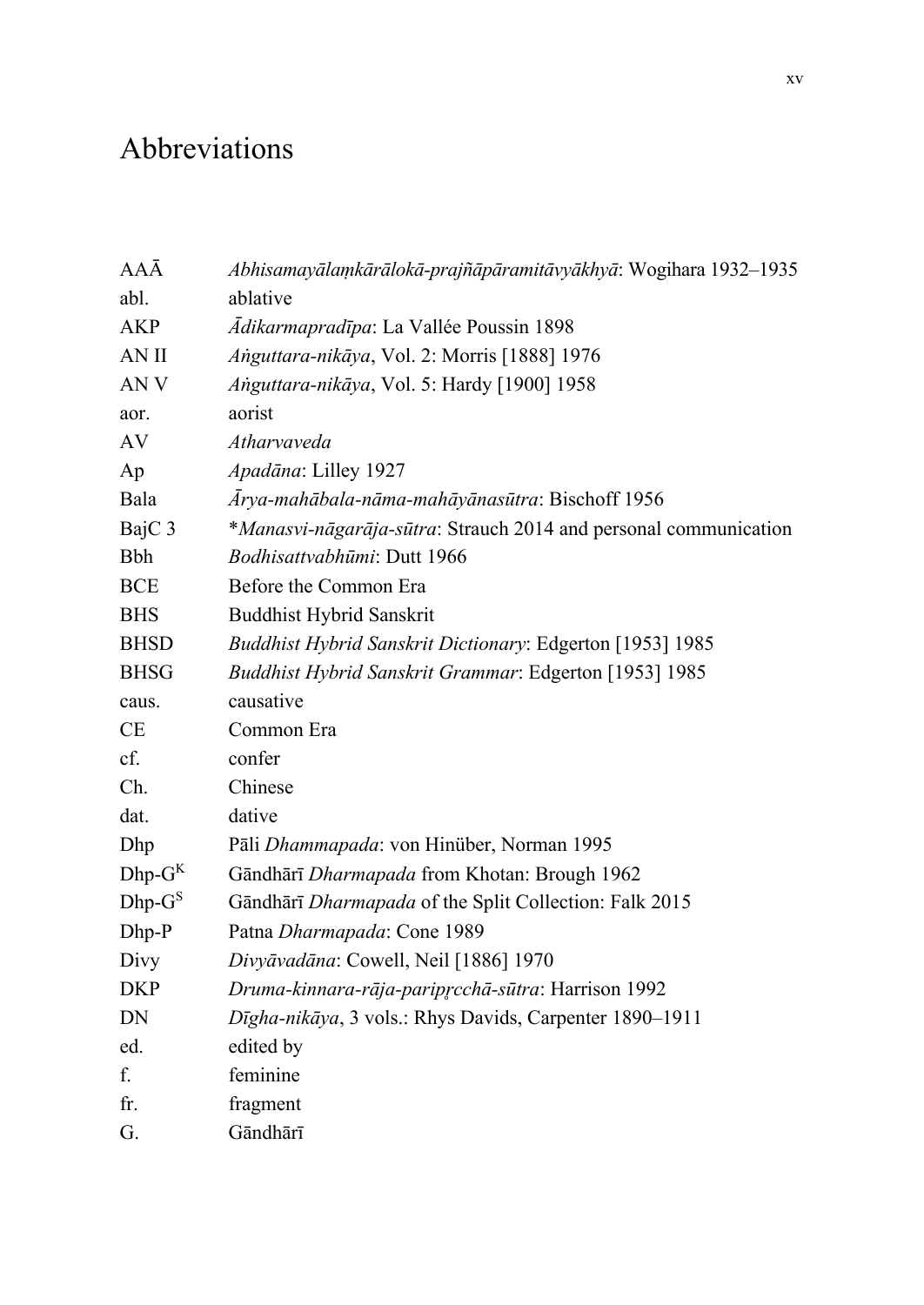| <b>GBMFE</b> | Gilgit Buddhist Manuscripts, revised and enlarged compact facsimile |
|--------------|---------------------------------------------------------------------|
|              | edition: Raghu Vira, Lokesh Chandra 1995                            |
| gen.         | genitive                                                            |
| impv.        | imperative                                                          |
| instr.       | instrumental                                                        |
| Jā           | Jātaka: Fausbøll [1877-1896] 1962-1964                              |
| Ldk          | Ldan dkar ma catalogue                                              |
| lit.         | literally                                                           |
| loc.         | locative                                                            |
| m.           | masculine                                                           |
| МĀ           | Madhyama-āgama                                                      |
| Mil          | Milindapañha: Trenckner 1880                                        |
| Mmk(V)       | Mañjuśrīmūlakalpa: Vaidya 1964                                      |
| <b>MN</b>    | Majjhima-nikāya: Chalmers [1896-1899] 1977                          |
| Mp II        | Manorathapūraņī, Vol. 2: Walleser/Kopp 1967                         |
| MW           | A Sanskrit-English Dictionary: Monier-Williams 1899                 |
| Mv           | Mahāvastu: Senart 1882-1897                                         |
| Mvy          | Mahāvyutpatti                                                       |
| n.           | neuter                                                              |
| nom.         | nominative                                                          |
| opt.         | optative                                                            |
| Ρ.           | Pāli                                                                |
| pl.          | plural                                                              |
| Ptm          | 'Phang thang ma catalogue                                           |
| <b>PTSD</b>  | The Pali Text Society's Pali-English Dictionary: Rhys Davids, Stede |
|              | 1921-1925                                                           |
| PW           | Großes Petersburger Wörterbuch: Böhtlingk, Roth 1855–1875           |
| r            | recto                                                               |
| <b>RKP</b>   | Ratnaketu-parivarta: Kurumiya 1978                                  |
| S            | <b>Stog Kangyur</b>                                                 |
| sg.          | singular                                                            |
| SHT          | Sanskrithandschriften aus den Turfanfunden:                         |
|              | I-III: Waldschmidt et al. 1965-1971                                 |
|              | IV-V: Waldschmidt/Sander 1980-1985                                  |
|              | VI-IX: Wille/Bechert 1989-2004                                      |
|              | X-XII: Wille 2008-2017                                              |